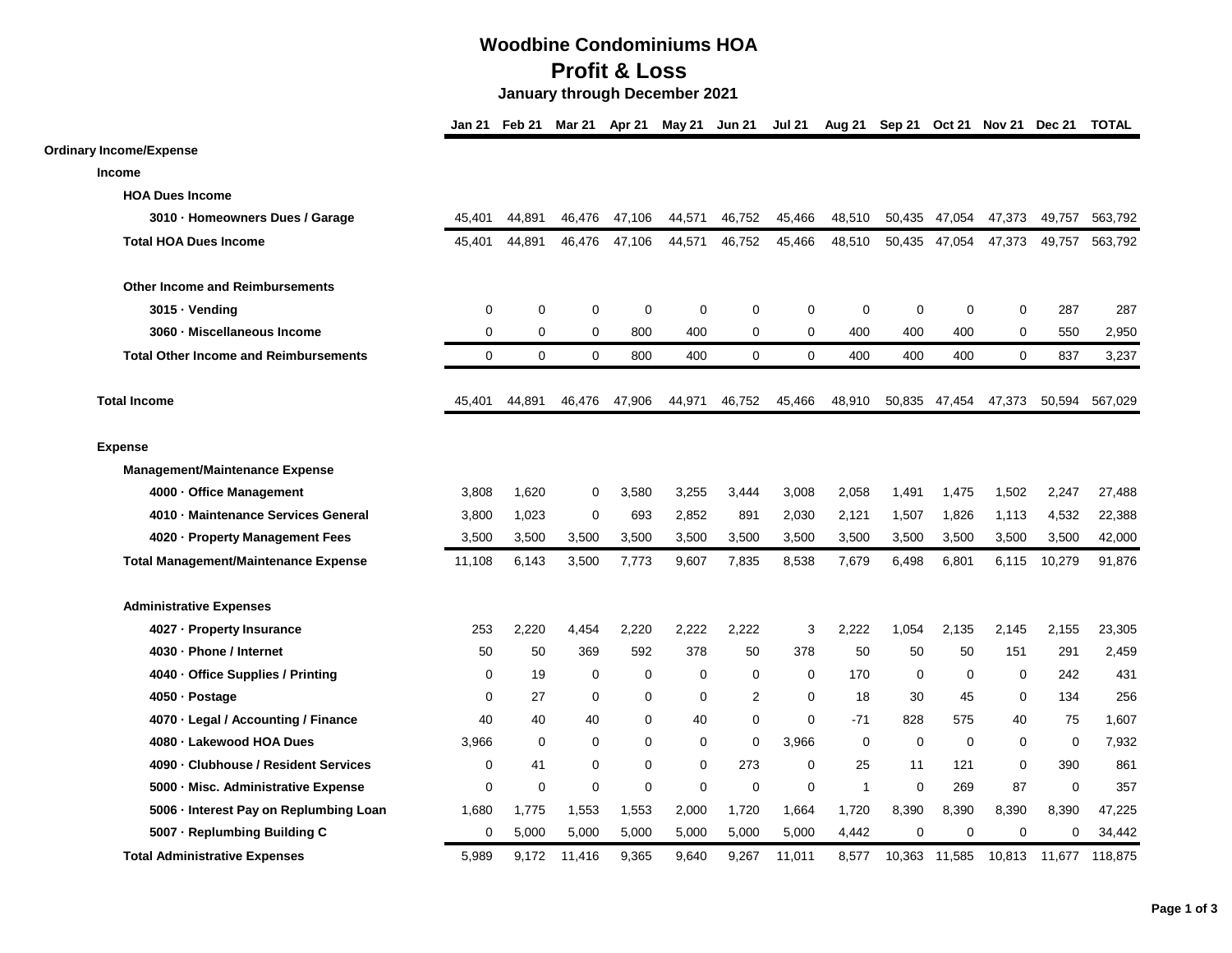## **Woodbine Condominiums HOA Profit & Loss**

 **January through December 2021**

|                                           | <b>Jan 21</b> | Feb 21      | Mar 21      | Apr 21      | May 21   | <b>Jun 21</b> | <b>Jul 21</b> | Aug 21      | Sep 21      | <b>Oct 21</b> |             | Nov 21 Dec 21 | <b>TOTAL</b> |
|-------------------------------------------|---------------|-------------|-------------|-------------|----------|---------------|---------------|-------------|-------------|---------------|-------------|---------------|--------------|
|                                           |               |             |             |             |          |               |               |             |             |               |             |               |              |
| <b>Contracted Services</b>                |               |             |             |             |          |               |               |             |             |               |             |               |              |
| 5010 - Landscaping Contract               | 2,575         | 2,575       | 2,575       | 2,575       | 2,575    | 2,575         | 2,575         | 2,575       | 2,575       | 2,575         | 2,575       | 0             | 28,325       |
| 5020 · Tree Trimming / Removal            | 4,419         | 78          | 8           | 0           | 0        | $\mathbf 0$   | 0             | 294         | 1.518       | 62            | 0           | 46            | 6,425        |
| - Pest Control<br>5025                    | 0             | 0           | 0           | $\mathbf 0$ | 0        | 2,016         | 1,379         | 1,988       | 43          | 0             | 0           | 0             | 5,426        |
| 5040 - Snow Removal                       | 944           | 0           | 248         | 800         | 400      | $\Omega$      | 0             | $\Omega$    | $\Omega$    | $\Omega$      | 0           | 4,268         | 6,660        |
| 5050 · Parking Lot Sweeping               | 0             | $\mathbf 0$ | $\mathbf 0$ | 46          | 92       | 46            | 92            | $\Omega$    | 92          | $\mathbf 0$   | $\Omega$    | 46            | 414          |
| 5055 - Rain gutter cleaning               | 0             | $\mathbf 0$ | 314         | 571         | 0        | 0             | 284           | 189         | 1,138       | 74            | 552         | 574           | 3,696        |
| 5060 - Grounds Patrol & Lockup            | 376           | 0           | 376         | 376         | 376      | 376           | 376           | 376         | 376         | 376           | 376         | 376           | 4,136        |
| <b>Total Contracted Services</b>          | 8,314         | 2,653       | 3,521       | 4,368       | 3,443    | 5,013         | 4,706         | 5,422       | 5,742       | 3,087         | 3,503       | 5,310         | 55,082       |
| <b>Property Maintenance</b>               |               |             |             |             |          |               |               |             |             |               |             |               |              |
| 5090 - Grounds/Sprinklers                 | 1,791         | 363         | 780         | 937         | 550      | 1,712         | 2,935         | 2,362       | 689         | 170           | 92          | 644           | 13,025       |
| - Pond Upkeep<br>5095                     | $\mathbf 0$   | 0           | $\mathbf 0$ | 284         | 429      | 396           | 231           | 0           | $\mathbf 0$ | $\mathbf 0$   | $\mathbf 0$ | 0             | 1,340        |
| 5097 - Pool/Spa Maintenance & Supplies    | 320           | 0           | 1,946       | 132         | 2,614    | 312           | 616           | 1,013       | 3,562       | 109           | $\Omega$    | 78            | 10,702       |
| - Clubhouse Interior Repair<br>6000       | 0             | 0           | 170         | 132         | 15       | 81            | 66            | 162         | 25          | 0             | 0           | 0             | 651          |
| - Building Repair Exterior<br>6010        | 677           | 0           | 23          | 504         | 209      | 858           | 0             | 0           | 1,316       | 688           | 273         | 0             | 4,548        |
| - Maintenance Supplies & Equipmen<br>6025 | 0             | 0           | 161         | 0           | 401      | 533           | 42            | 256         | 74          | 343           | $\Omega$    | 266           | 2,076        |
| 6027 - Misc. Property Maintenance         | $\mathbf 0$   | $\mathbf 0$ | $\mathbf 0$ | $\mathbf 0$ | 0        | $\mathbf 0$   | $\mathbf 0$   | 354         | 40          | $\Omega$      | $\Omega$    | $\Omega$      | 394          |
| 6030 - Cleaning / Supplies / Equipment    | 1,295         | 495         | 746         | 1,187       | 1,188    | 1,141         | 672           | 1,512       | 785         | 1,157         | 920         | 1,848         | 12,946       |
| <b>Total Property Maintenance</b>         | 4,083         | 858         | 3,826       | 3,176       | 5,406    | 5,033         | 4,562         | 5,659       | 6,491       | 2,467         | 1,285       | 2,836         | 45,682       |
| <b>Taxes / Insurance</b>                  |               |             |             |             |          |               |               |             |             |               |             |               |              |
| 7020 - Property Taxes                     | 0             | 0           | $\mathbf 0$ | $\mathbf 0$ | 0        | 0             | 11            | $\mathbf 0$ | 0           | 0             | 0           | 16            | 27           |
| <b>Total Taxes / Insurance</b>            | $\Omega$      | $\Omega$    | $\Omega$    | 0           | $\Omega$ | $\Omega$      | 11            | $\Omega$    | $\Omega$    | $\Omega$      | $\Omega$    | 16            | 27           |